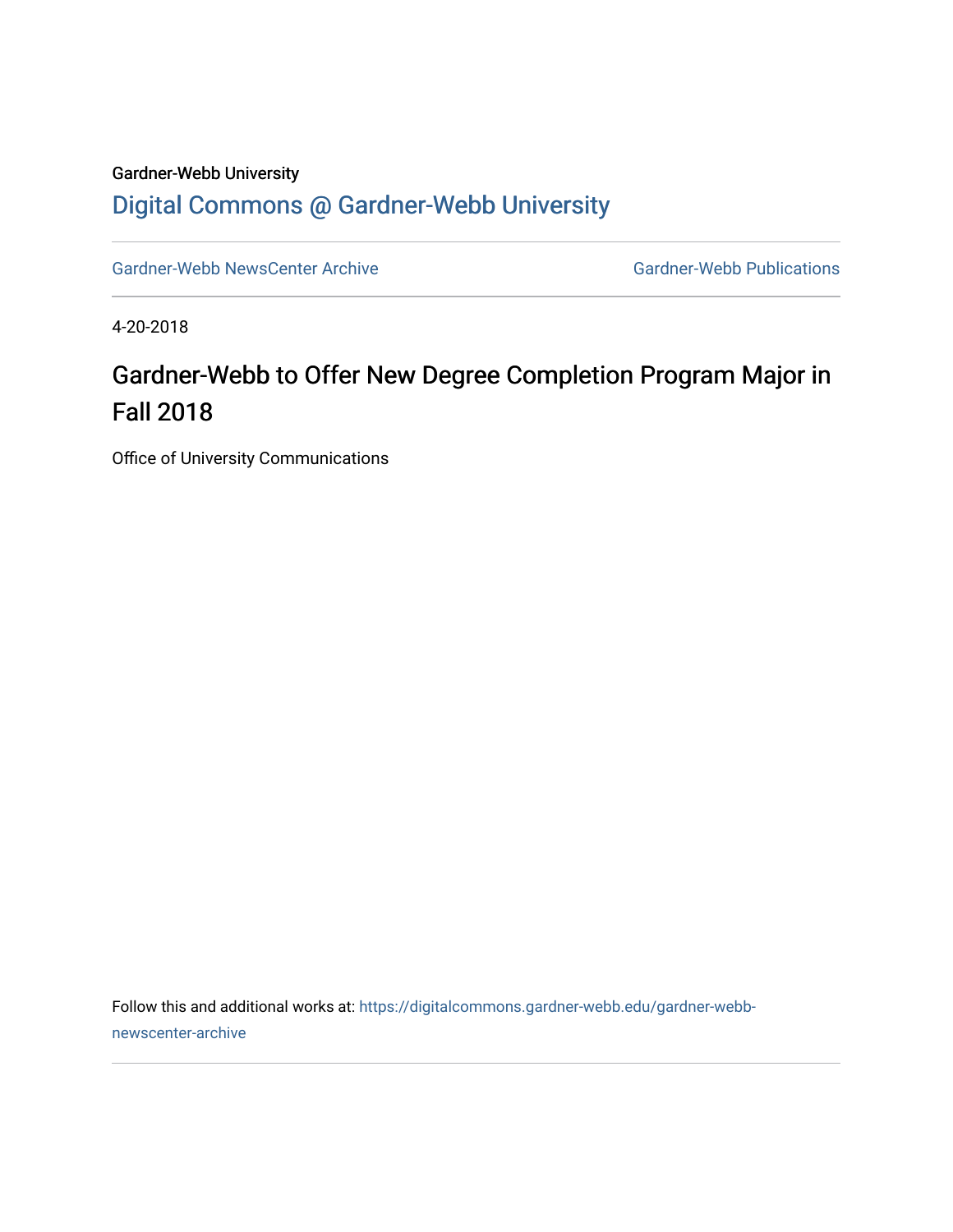## **Gardner-Webb to Offer New Degree Completion Program Major in Fall 2018**

**webpublish.gardner-webb.edu**[/newscenter/gardner-webb-to-offer-new-degree-completion-program-major-in-fall-](https://webpublish.gardner-webb.edu/newscenter/gardner-webb-to-offer-new-degree-completion-program-major-in-fall-2018/)2018/

Office of University Communications

April 20, 2018

*University Announces Establishment of Bachelor of Arts in Organizational Leadership*

BOILING SPRINGS, N.C.—Gardner-Webb University has finalized plans for a new online degree program through the School of Education. Beginning in fall 2018, the University will offer a Bachelor of Arts in Organizational Leadership (BAOL) through the Degree Completion Program (DCP).

University officials are excited about the addition and believe the changes will help Gardner-Webb provide quality leadership education that will address the needs of a wide range of modern professionals.

"This curriculum will provide students with a liberal arts understanding of leadership in today's complex organizations in the public, private, and not-for-profit sectors," shared Dr. Jeff Hamilton, program director. "We believe students will enjoy developing the knowledge, skills, abilities, and attitudes that are in high demand by employers and are hallmarks of effective leaders."

The degree is modeled after the University's Doctor of Education in Organizational Leadership. In addition to other program goals, students will learn how to analyze problems to develop solutions; evaluate logic, reason, evidence, and research to make informed organizational decisions; effectively lead teams, groups, and organizations; generate organizational strategy; design leadership development programs; understand team and group dynamics; lead change initiatives; provide feedback, manage expectations, and delegate effectively; and establish personal credibility.



"This addition to our DCP offerings is a logical extension of the University's commitment to cultivating transformational leaders in communities, schools, law enforcement, and businesses," Hamilton explained. "This degree program may be new, but the vision behind it and the expertise it harnesses are part of the legacy of excellence and innovation at Gardner-Webb."